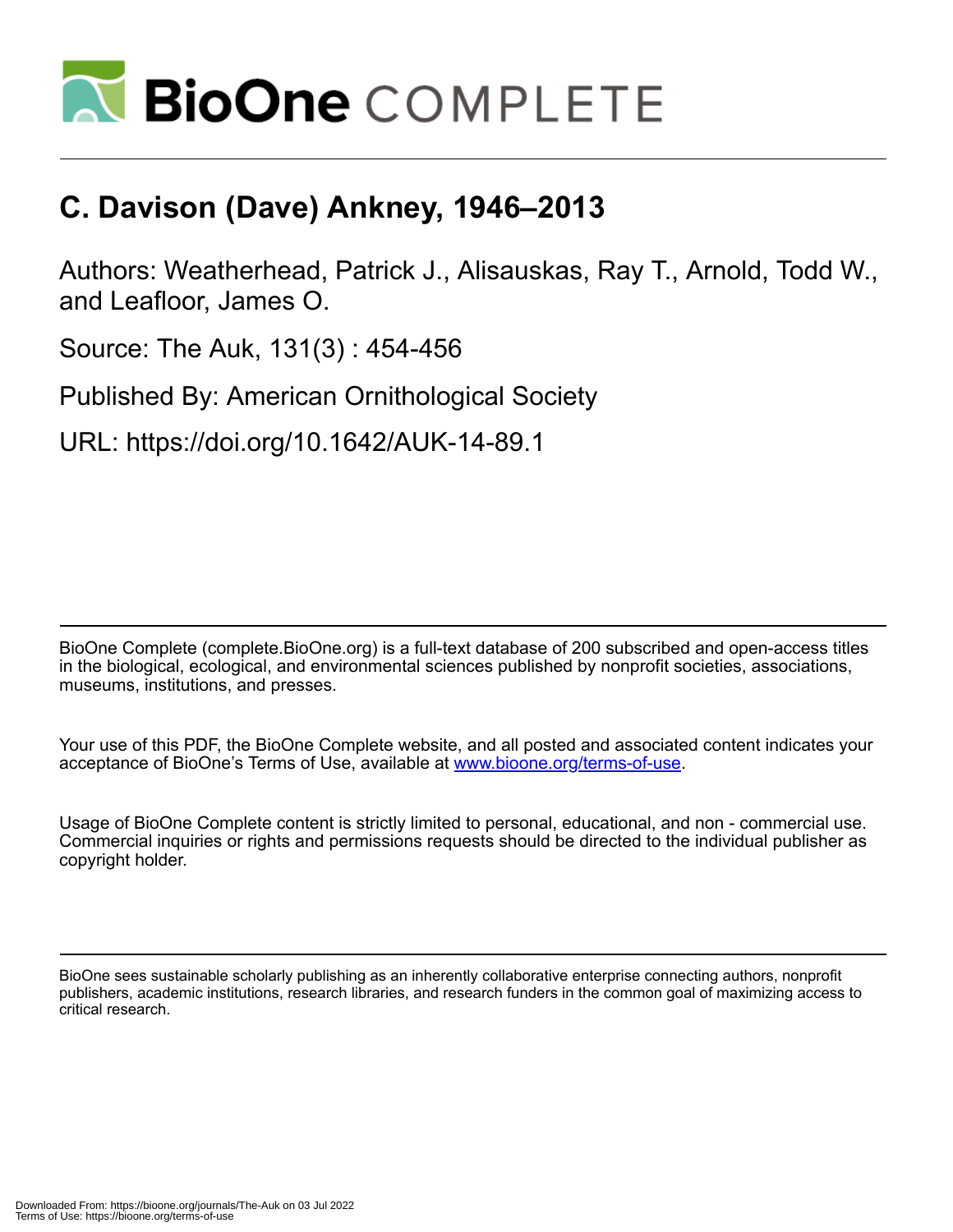

Volume 131, 2014, pp. 454–456 DOI: 10.1642/AUK-14-89.1

IN MEMORIAM

## C. Davison (Dave) Ankney, 1946–2013

## Patrick J. Weatherhead,  $^{1*}$  Ray T. Alisauskas,  $^2$  Todd W. Arnold,  $^3$  and James O. Leafloor $^4$

<sup>1</sup> Program in Ecology, Evolution, and Conservation Biology, University of Illinois, Champaign, IL 61820, USA<br>
<sup>2</sup> Environment Canada, Prairie and Northern Wildlife Research Centre, Saskatoon, Saskatchewan S7N 0X4, Canada

\* Corresponding author: [pweather@illinois.edu](mailto:pweather@illinois.edu)

Published July 2, 2014

On February 28, 2013, Dave Ankney passed away from cancer at his marsh-side home at Long Point, Ontario. Dave's wife Sandi Johnson and his black lab Bug were at his side. To readers of The Auk, Dave is best known for his research on the role of nutrient reserves in shaping life-history strategies, especially among waterfowl. But to his former students and professional colleagues he is best known for his devotion to mentoring graduate students, his ardent defense of sciencebased conservation, and his love of a healthy and spirited debate.

Dave was born in Cleveland, Ohio, and raised in Michigan, where an early passion for duck hunting and a keen interest in biology led naturally to Dave pursuing a career in waterfowl biology and management. A Bachelor of Science



DAVE ANKNEY. Photo credit: Joel Hopkins

at Michigan State University (1968) under the tutelage of M. D. Pirnie was followed by two years of graduate work at Iowa State University with Milton Weller. Dave then moved north to the University of Western Ontario for his Ph.D., working with Charlie MacInnes. Upon completion of his Ph.D. (1974), Dave was hired as an Assistant Professor of Zoology at the University and remained there for his entire career. Dave rose through the ranks and

reserves that females carried with them to the breeding grounds, and reserves not invested in eggs were critical for maintaining females through incubation. This paper spawned a whole field of research on the relationship between reproduction and nutrient dynamics in birds. The paper's broad influence was recognized by its becoming a Citation Classic in 1992, with the number of citations now approaching 600. A companion paper (the first from

Q 2014 American Ornithologists' Union. ISSN 0004-8038, electronic ISSN 1938-4254

Direct all requests to reproduce journal content to the Central Ornithology Publication Office at aoucospubs@gmail.com

retired as a Distinguished Research Professor in 2002. Dave became an Elective Member of the AOU in 1981 and a Fellow in 1992.

The problem Dave tackled for his Ph.D. and a topic that remained a central interest throughout his career was nutrient reserve dynamics in nesting birds—specifically, given the substantial investment of energy and other nutrients in eggs, where do those resources come from, and how does that shape important life history traits such as clutch size? Dave studied the nesting biology of Lesser Snow Geese (Chen c. caerulescens) on the west coast of Hudson Bay in the Canadian arctic for his Ph.D. His 1978 paper (with MacInnes; The Auk 95:459–471) demonstrated that clutch size in Lesser Snow Geese was determined largely by the fat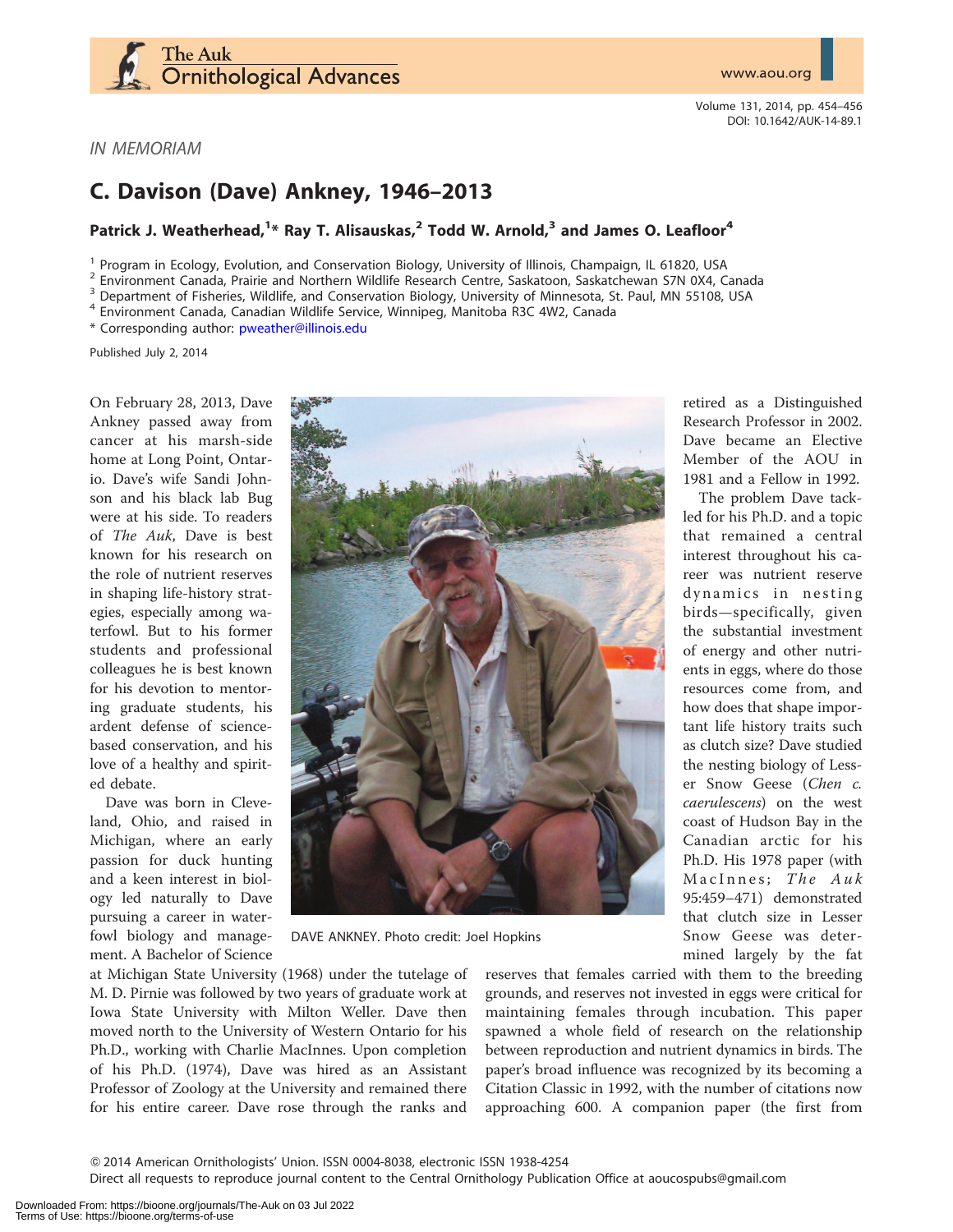Dave's thesis) showing that egg-laying and incubating geese feed little if at all was almost rejected from The Auk because one of the reviewers felt that waterfowl papers should be published in the Journal of Wildlife Management (an enduring annoyance of Dave's was the bias among too many ornithologists that waterfowl research had nothing to teach us outside the realm of management). Fortunately, John Wiens, Editor at the time, had a more enlightened perspective and the paper was accepted. Dave and his students continued to be important contributors to the study of nutrient dynamics in birds. Although much of that research was conducted on waterfowl, Dave also explored these same issues in passerines, including House Sparrows (Passer domesticus), Tree Swallows (Tachycineta bicolor), and Brown-Headed Cowbirds (Molothrus ater). Dave's work on cowbirds with his University of Western Ontario colleague Dave Scott examined how release from parental care has affected fecundity in this brood parasite (The Auk 97:677–683, 1980; The Auk 97:684–696, 1980; The Auk 100:583–592, 1983). They estimated that an average female cowbird lays 40 eggs in an eight-week breeding season and determined that such impressive fecundity was realized through modification of the laying cycle in a manner very similar to what has occurred in domestic chickens.

Dave's research also tackled many important conservation topics. North American waterfowl are among the most extensively managed group of birds in the world and management policies are subject to many influences. Dave argued forcefully and compellingly that good science should be pre-eminent among those influences. A substantial number of his  $>125$  career publications in ornithology were related to important issues in conservation and management. A notable example is Dave's study of the many facets of the decline of American Black Ducks (Anas rubripes). This work pointed to hybridization and competition with Mallards (Anas platyrhynchos) as the principal cause of the decline (Black Ducks: Harvest, Mallards, or Habitat?, Proceedings of the [Seventh] International Waterfowl Symposium, 7:50–60, 1996), with hybridization facilitated by the lack of genetic differentiation between these ''species'' (Evolution 44:1109–1119, 1990; The Auk 103:701–709, 1986). Dave also played a central role in the debate about how to manage exploding snow goose populations. His 1996 invited paper ''An embarrassment of riches: Too many geese'' (Journal of Wildlife Management 60:217–222) questioned long-held views about waterfowl management by advancing the notion that reduction of midcontinent snow geese through increased harvest on a continental scale was consistent with principles of sound wildlife management. Dave's synthesis of the issue challenged the almost sacrosanct view that waterfowl should be exempt from population

control. The Migratory Bird Treaty was subsequently amended to allow increased harvest of waterfowl for conservation purposes. Dave's ability to view conservation problems from a broad perspective made him stand out as a visionary in this field. In addition to the contributions of his research to management issues, Dave also participated directly in management and conservation through organizations such as the Ontario Federation of Anglers and Hunters (President, Directorat-Large), Canadian Wildlife Federation (Director), the Ontario Wildlife Foundation (Founding Director, President), the Long Point Biosphere Board (member), and Long Point Waterfowl (chair of scientific advisory committee). These contributions were recognized when Dave received the Ducks Unlimited Conservation Achievement Award (1997), the Ontario Federation of Anglers and Hunters Professional Conservation Award (1999), and the Ontario Latornell Conservation Award (1999).

Dave's scientific achievements will endure, but the way he affected people is how he will be best remembered and most missed. Part of that legacy is the network of friends and professional biologists who first met through their association with Dave. Formally, as Professor of Zoology at the University, Dave supervised 29 M.Sc.s, 14 Ph.D.s, 4 postdocs, and the research projects of more than 50 undergraduates. Dave's own students and many other students with whom he interacted recall the trepidation they felt when presenting their research with Dave in the audience. Faulty logic, suspect assumptions, or sloppy thinking of any sort were sure to be challenged. Despite the discomfort, students learned that Dave was criticizing their science, not them, and that his goal was to make the science better and thereby to help them become better scientists (he usually succeeded). In addition, as much as Dave insisted on scientific rigor, he loved a good argument (reflected by the numerous commentaries in his C.V.). Dave liked to point out that you learn more from arguing with someone than you do from nodding your head in agreement. On the occasion of his retirement a decade ago, friends and colleagues organized an informal meeting to celebrate Dave's career. The speeches combined elements of both recognition of Dave's achievements and roasting a beloved friend. In the latter realm, and through no prior arrangement, every presenter made reference to Dave's love of debate (most also to the copious amounts of beer that so often lubricated such discourse). Venues for these animated discussions varied from traditional classroom settings (minus the beer), to duck blinds (also minus the beer), fishing boats, cabins, and field stations. One of Dave's favorite places to engage students and colleagues in discussion was the Delta Waterfowl Station, a renowned waterfowl research facility in Manitoba that facilitated the